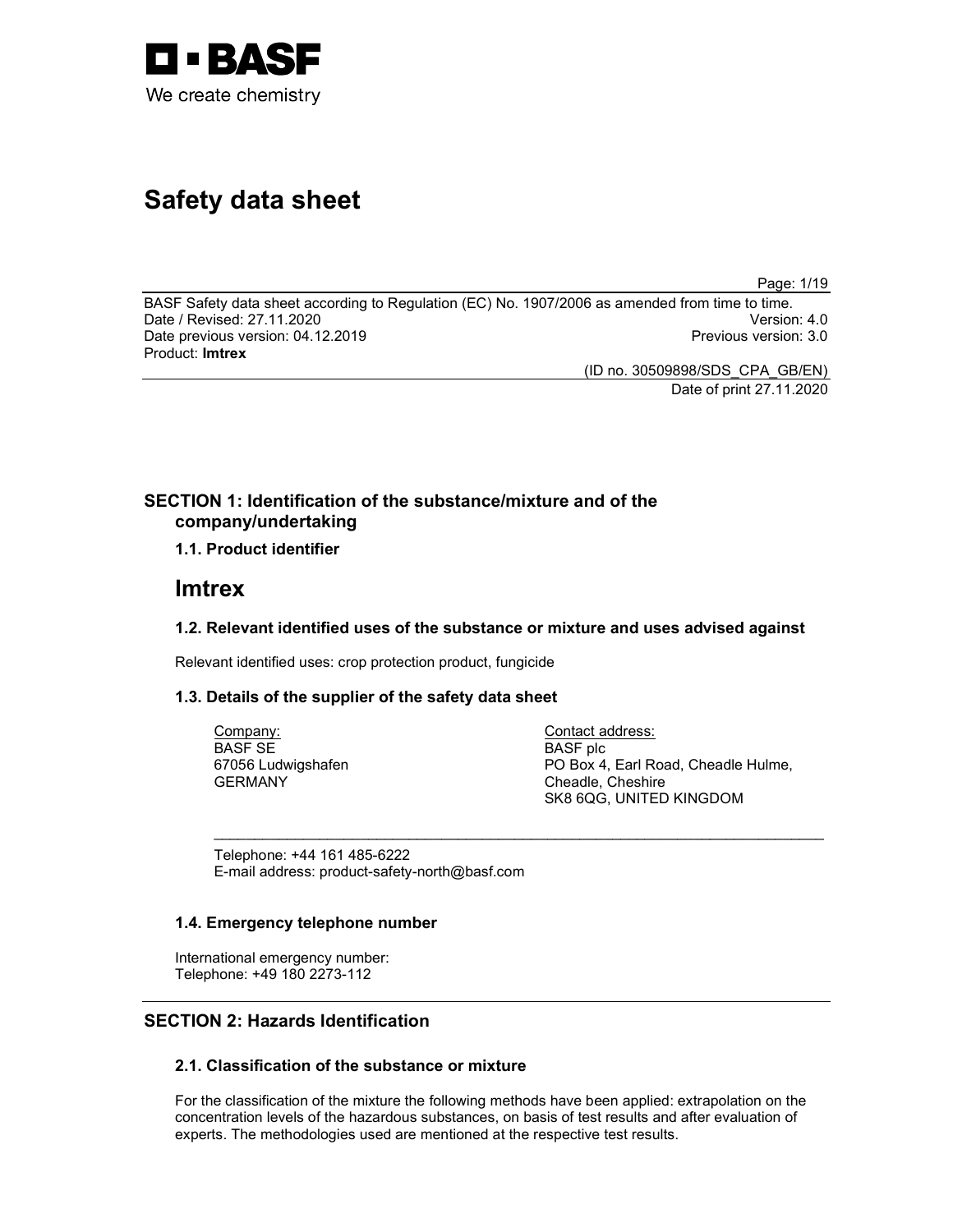BASF Safety data sheet according to Regulation (EC) No. 1907/2006 as amended from time to time. Date / Revised: 27.11.2020 Date previous version: 04.12.2019 **Previous version: 3.0** Previous version: 3.0 Product: Imtrex

(ID no. 30509898/SDS\_CPA\_GB/EN)

Date of print 27.11.2020

## According to Regulation (EC) No 1272/2008 [CLP]

Eye Dam. 2 Acute Tox. 4 (Inhalation - mist) Repr. Additional category for effects on or via lactation. Aquatic Chronic 2

For the classifications not written out in full in this section the full text can be found in section 16.

# 2.2. Label elements

Globally Harmonized System (GHS) in accordance with UK regulations.



Signal Word:

| Warning                  |                                                                                              |
|--------------------------|----------------------------------------------------------------------------------------------|
| <b>Hazard Statement:</b> |                                                                                              |
| H319                     | Causes serious eye irritation.                                                               |
| H332                     | Harmful if inhaled.                                                                          |
| H362                     | May cause harm to breast-fed children.                                                       |
| H411                     | Toxic to aquatic life with long lasting effects.                                             |
| <b>EUH401</b>            | To avoid risks to human health and the environment, comply with the<br>instructions for use. |
| Precautionary Statement: |                                                                                              |
| P <sub>101</sub>         | If medical advice is needed, have product container or label at hand.                        |
| P <sub>102</sub>         | Keep out of reach of children.                                                               |
| P <sub>103</sub>         | Read carefully and follow all instructions.                                                  |
|                          | Precautionary Statements (Prevention):                                                       |
| P271                     | Use only outdoors or in a well-ventilated area.                                              |
| P280                     | Wear protective gloves/clothing/eye protection.                                              |
| P260                     | Do not breathe dust/mist/vapours.                                                            |
| P <sub>202</sub>         | Do not handle until all safety precautions have been read and<br>understood.                 |
| P263                     | Avoid contact during pregnancy and while nursing.                                            |
| P264                     | Wash contaminated body parts thoroughly after handling.                                      |
| P270                     | Do not eat, drink or smoke when using this product.                                          |

Precautionary Statements (Response):

Page: 2/19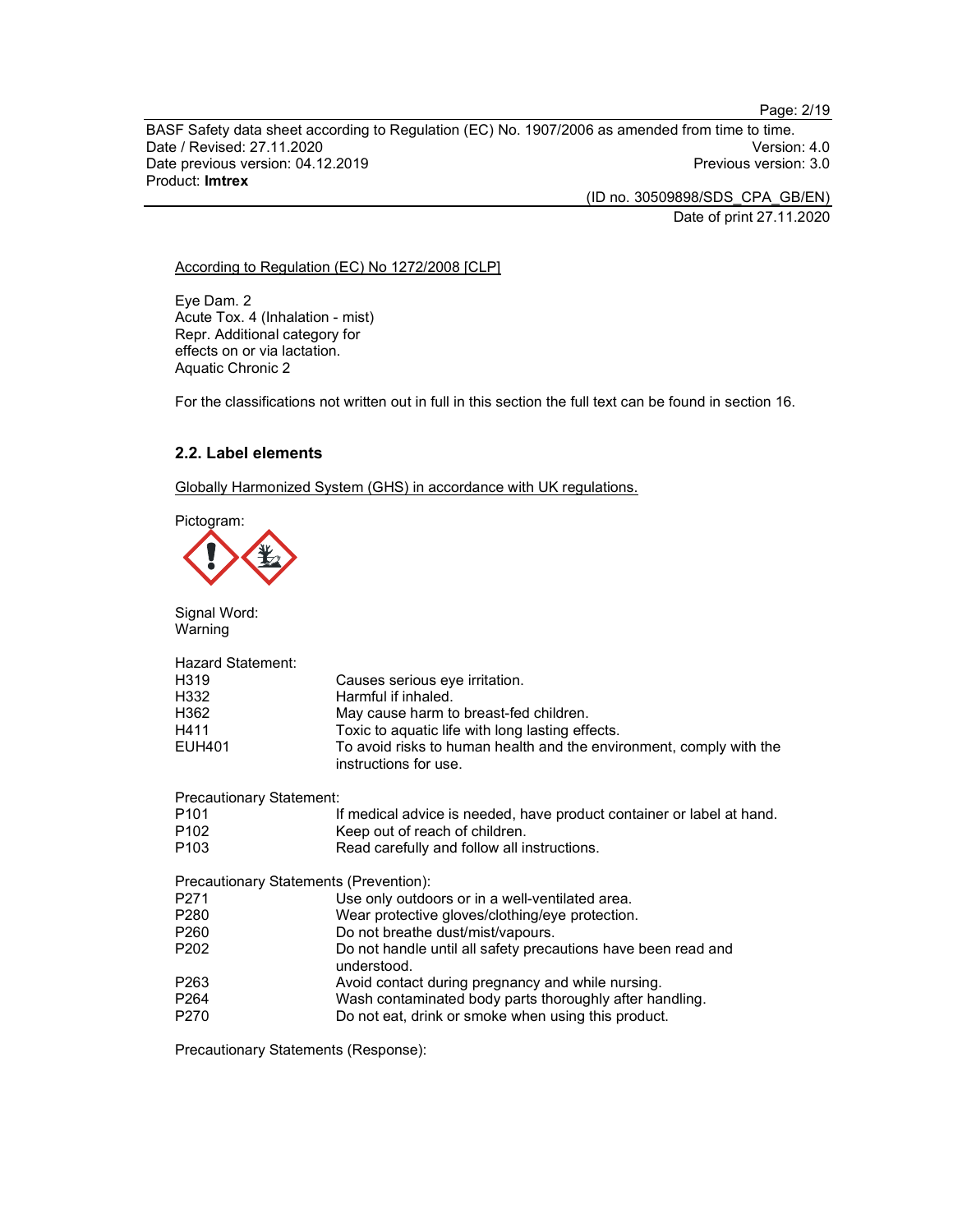Page: 3/19

BASF Safety data sheet according to Regulation (EC) No. 1907/2006 as amended from time to time. Date / Revised: 27.11.2020 Version: 4.0 Date previous version: 04.12.2019 **Previous version: 3.0** Previous version: 3.0 Product: Imtrex

(ID no. 30509898/SDS\_CPA\_GB/EN)

|                                      | Date of print 27.11.2020                                                                                                                          |
|--------------------------------------|---------------------------------------------------------------------------------------------------------------------------------------------------|
| P308 + P311                          | IF exposed or concerned: Call a POISON CENTER or physician.                                                                                       |
| P305 + P351 + P338                   | IF IN EYES: Rinse cautiously with water for several minutes. Remove                                                                               |
|                                      | contact lenses, if present and easy to do. Continue rinsing.                                                                                      |
| P304 + P340                          | IF INHALED: Remove person to fresh air and keep comfortable for                                                                                   |
|                                      | breathing.                                                                                                                                        |
| P391                                 | Collect spillage.                                                                                                                                 |
| P337 + P311                          | If eye irritation persists: Call a POISON CENTER or physician.                                                                                    |
| Precautionary Statements (Disposal): |                                                                                                                                                   |
| P501                                 | Dispose of contents/container to a licensed hazardous-waste disposal<br>contractor or collection site except for empty clean containers which can |
|                                      | be disposed of as non-hazardous waste.                                                                                                            |

Labeling of special preparations (GHS): EUH208: May produce an allergic reaction. Contains: Propanoic acid, 2-hydroxy-, 2-ethylhexyl ester, (2S)-

Restricted to professional users.

According to Regulation (EC) No 1272/2008 [CLP]

Hazard determining component(s) for labelling: 1H-Pyrazole-4-carboxamide, 3-(difluoromethyl)-1 methyl-N-(3',4',5'-trifluoro[1,1'-biphenyl]-2-yl)-; Fluxapyroxad, benzyl alcohol

#### 2.3. Other hazards

According to Regulation (EC) No 1272/2008 [CLP]

See section 12 - Results of PBT and vPvB assessment.

If applicable information is provided in this section on other hazards which do not result in classification but which may contribute to the overall hazards of the substance or mixture.

# SECTION 3: Composition/Information on Ingredients

## 3.1. Substances

Not applicable

# 3.2. Mixtures

Chemical nature

crop protection product, fungicide, Emulsifiable concentrate (EC)

Hazardous ingredients (GHS) according to Regulation (EC) No. 1272/2008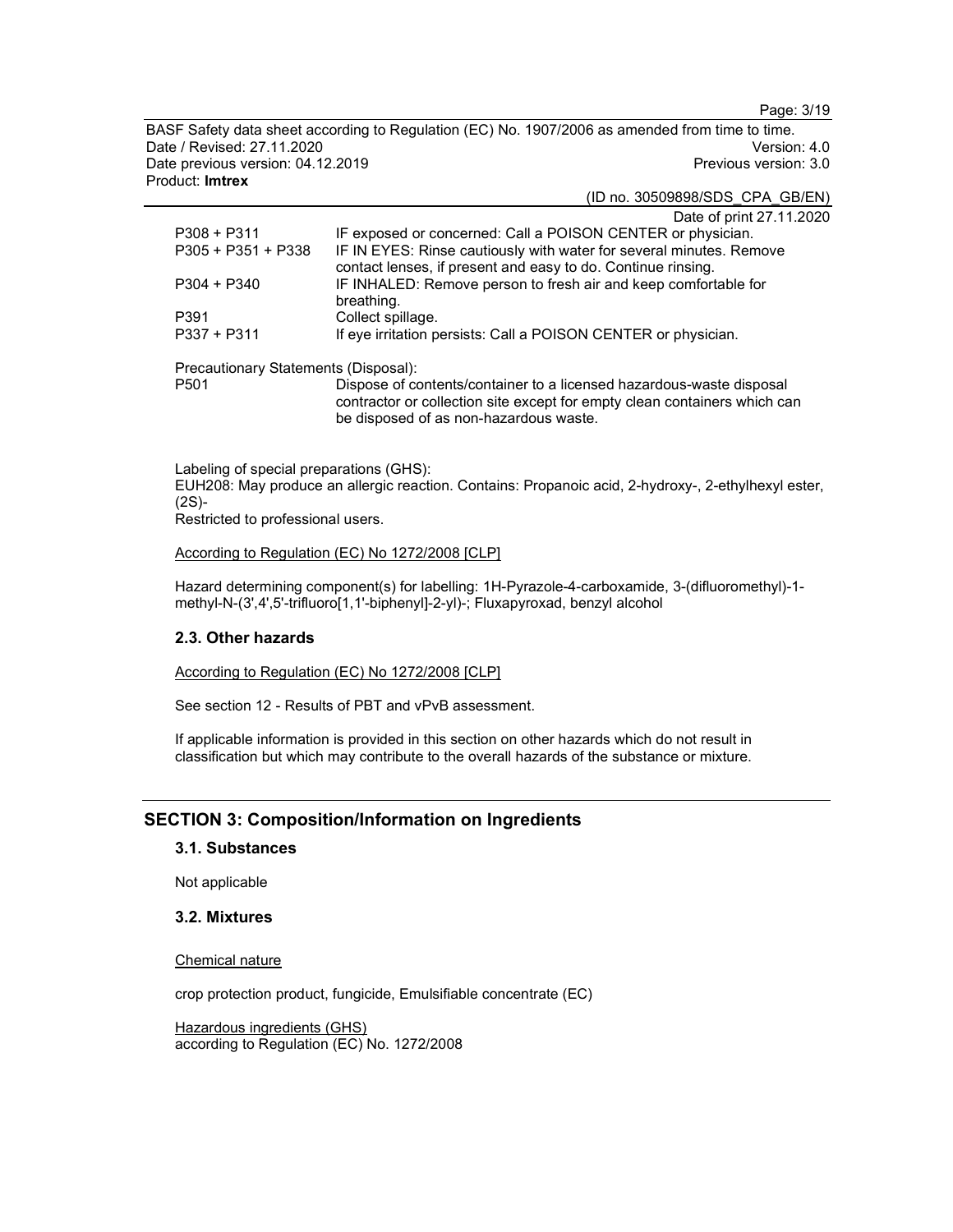Page: 4/19 BASF Safety data sheet according to Regulation (EC) No. 1907/2006 as amended from time to time. Date / Revised: 27.11.2020 Version: 4.0 Date previous version: 04.12.2019 **Previous version: 3.0** Previous version: 3.0 Product: Imtrex (ID no. 30509898/SDS\_CPA\_GB/EN) Date of print 27.11.2020 1H-Pyrazole-4-carboxamide, 3-(difluoromethyl)-1-methyl-N-(3',4',5'-trifluoro[1,1'-biphenyl]-2-yl)-; Fluxapyroxad Content (W/W): 6.02 % CAS Number: 907204-31-3 Repr. Add. cat. lact. Aquatic Acute 1 Aquatic Chronic 1 H362, H400, H410 Propanoic acid, 2-hydroxy-, 2-ethylhexyl ester, (2S)- Content (W/W): < 30 % CAS Number: 186817-80-1 REACH registration number: 01- 2119516238-41 Skin Corr./Irrit. 2 Eye Dam./Irrit. 2 Skin Sens. 1B H319, H315, H317 benzyl alcohol Content (W/W): < 25 % CAS Number: 100-51-6 EC-Number: 202-859-9 REACH registration number: 01- 2119492630-38 INDEX-Number: 603-057-00-5 Acute Tox. 4 (oral) Acute Tox. 4 (Inhalation - mist) Acute Tox. 4 (dermal) Eye Dam./Irrit. 2 H319, H302 + H332 Methyl-Oxirane, Blockpolymer with Oxirane, Monoisotridecyl ether Content (W/W): < 20 % CAS Number: 196823-11-7 Eye Dam./Irrit. 2 H319 Poly(oxy-1,2-ethanediyl), .alpha.-[tris(1-phenylethyl)phenyl]-.omega.-hydroxy-Content (W/W):  $<$  15 % CAS Number: 99734-09-5 Aquatic Chronic 3 H412 Dimethyl sulfoxide Content (W/W): < 10 % CAS Number: 67-68-5 EC-Number: 200-664-3 Eye Dam./Irrit. 2 H319 Benzenesulfonic acid, mono-C11-13-branched alkyl derivs., calcium salts Content (W/W): < 10 % CAS Number: 68953-96-8 EC-Number: 273-234-6 REACH registration number: 01- 2119964467-24 Acute Tox. 4 (dermal) Skin Corr./Irrit. 2 Eye Dam./Irrit. 1 Aquatic Chronic 2 H318, H315, H312, H411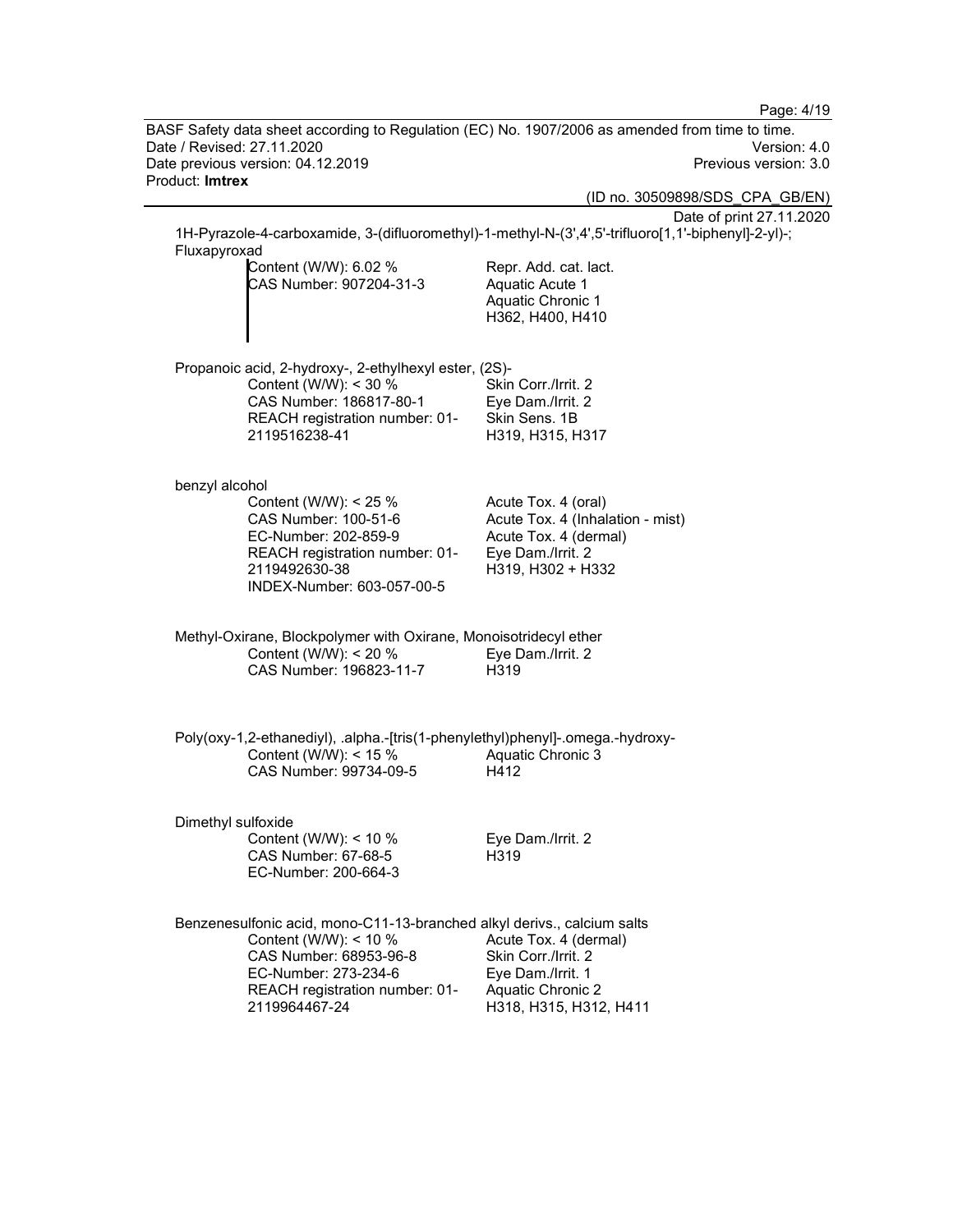Page: 5/19

BASF Safety data sheet according to Regulation (EC) No. 1907/2006 as amended from time to time. Date / Revised: 27.11.2020 Version: 4.0 Date previous version: 04.12.2019 **Previous version: 3.0** Previous version: 3.0 Product: Imtrex

(ID no. 30509898/SDS\_CPA\_GB/EN)

Date of print 27.11.2020

Solvent naphtha (petroleum), heavy arom.; Kerosine — unspecified; [A complex combination of hydrocarbons obtained from distillation of aromatic streams. It consists predominantly of aromatic hydrocarbons having carbon numbers predominantly in the range of C9 thro ugh C16 and boiling in the range of approximately 165 oC to 290 oC (330 oF to 554 oF).]

Content (W/W): < 10 % CAS Number: 64742-94-5 REACH registration number: 01- 2119451097-39

Asp. Tox. 1 Aquatic Chronic 2 H304, H411 EUH066

Alcohols, C11-14-iso-, C13-rich, ethoxylated Content (W/W): < 3 % CAS Number: 78330-21-9

Acute Tox. 4 (oral) Eye Dam./Irrit. 1 Aquatic Acute 1 Aquatic Chronic 2 H318, H302, H411, H400

Dimethyl adipate

Content (W/W): < 20 % CAS Number: 627-93-0 EC-Number: 211-020-6 REACH registration number: 01- 2119911093-50

For the classifications not written out in full in this section, including the hazard classes and the hazard statements, the full text is listed in section 16.

# SECTION 4: First-Aid Measures

#### 4.1. Description of first aid measures

Show container, label and/or safety data sheet to physician.

Remove contaminated clothing.

If inhaled:

Keep patient calm, remove to fresh air, seek medical attention.

On skin contact: Wash thoroughly with soap and water

On contact with eyes: Wash affected eyes for at least 15 minutes under running water with eyelids held open, consult an eye specialist.

On ingestion: Immediately rinse mouth and then drink 200-300 ml of water, seek medical attention.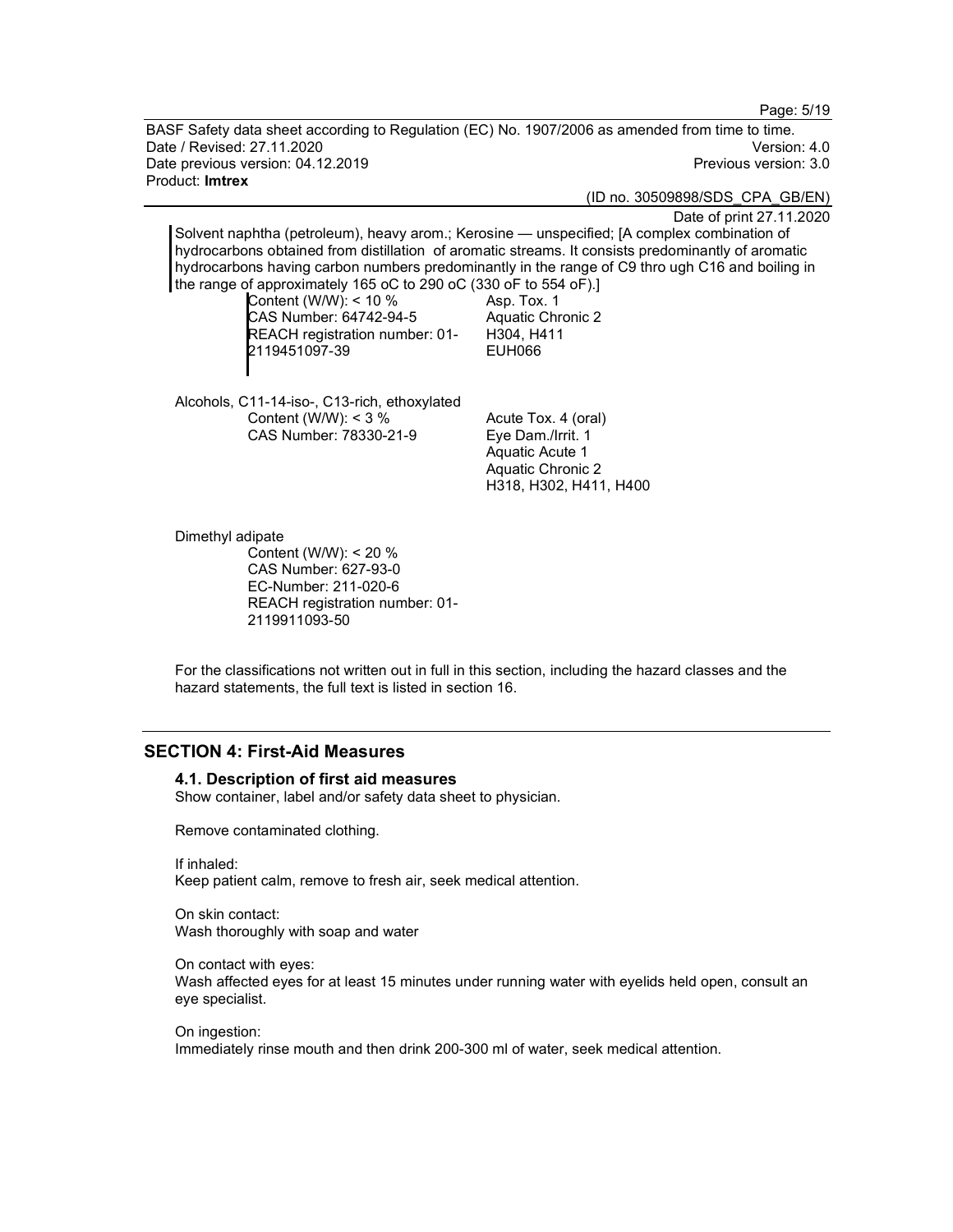Page: 6/19

BASF Safety data sheet according to Regulation (EC) No. 1907/2006 as amended from time to time. Date / Revised: 27.11.2020 Version: 4.0 Date previous version: 04.12.2019 **Previous version: 3.0** Previous version: 3.0 Product: Imtrex

> (ID no. 30509898/SDS\_CPA\_GB/EN) Date of print 27.11.2020

# 4.2. Most important symptoms and effects, both acute and delayed

Symptoms: Information, i.e. additional information on symptoms and effects may be included in the GHS labeling phrases available in Section 2 and in the Toxicological assessments available in Section 11., (Further) symptoms and / or effects are not known so far

4.3. Indication of any immediate medical attention and special treatment needed

Treatment: Treat according to symptoms (decontamination, vital functions), no known specific antidote.

# SECTION 5: Fire-Fighting Measures

# 5.1. Extinguishing media

Suitable extinguishing media: water spray, carbon dioxide, foam, dry powder

## 5.2. Special hazards arising from the substance or mixture

Endangering substances: carbon monoxide, Carbon dioxide, hydrogen fluoride, nitrogen oxides, halogenated compounds, sulfur oxides

Advice: The substances/groups of substances mentioned can be released in case of fire.

## 5.3. Advice for fire-fighters

Special protective equipment: Wear self-contained breathing apparatus and chemical-protective clothing.

Further information:

Collect contaminated extinguishing water separately, do not allow to reach sewage or effluent systems. Dispose of fire debris and contaminated extinguishing water in accordance with official regulations. In case of fire and/or explosion do not breathe fumes. Keep containers cool by spraying with water if exposed to fire.

# SECTION 6: Accidental Release Measures

#### 6.1. Personal precautions, protective equipment and emergency procedures

Do not breathe vapour/spray. Use personal protective clothing. Avoid contact with the skin, eyes and clothing.

#### 6.2. Environmental precautions

Do not discharge into the subsoil/soil. Do not discharge into drains/surface waters/groundwater.

Do not allow contamination of public drains or surface or ground waters. Inform local water plc if spillage enters drains and the Environment Agency (England & Wales), the Scottish Environmental Protection Agency (Scotland), or the Environment and Heritage Service (Northern Ireland) if it enters surface or ground waters. Keep people and animals away.

# 6.3. Methods and material for containment and cleaning up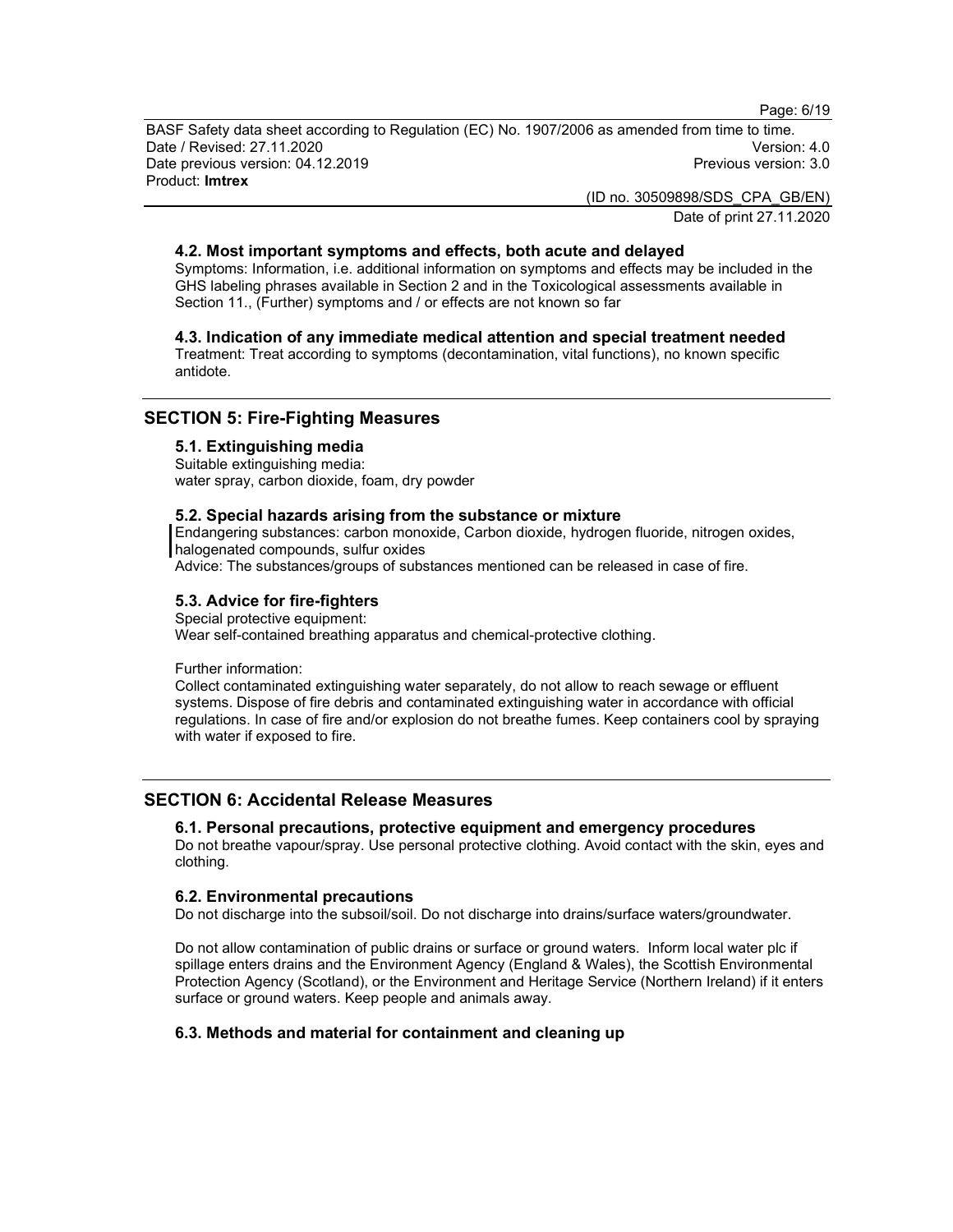Page: 7/19

BASF Safety data sheet according to Regulation (EC) No. 1907/2006 as amended from time to time. Date / Revised: 27.11.2020 Version: 4.0 Date previous version: 04.12.2019 **Previous version: 3.0** Previous version: 3.0 Product: Imtrex

(ID no. 30509898/SDS\_CPA\_GB/EN)

Date of print 27.11.2020

For small amounts: Pick up with suitable absorbent material (e.g. sand, sawdust, general-purpose binder, kieselguhr).

For large amounts: Dike spillage. Pump off product.

Collect waste in suitable containers, which can be labeled and sealed. Clean contaminated floors and objects thoroughly with water and detergents, observing environmental regulations. Dispose of absorbed material in accordance with regulations. Wear suitable protective equipment.

#### 6.4. Reference to other sections

Information regarding exposure controls/personal protection and disposal considerations can be found in section 8 and 13.

# SECTION 7: Handling and Storage

#### 7.1. Precautions for safe handling

No special measures necessary if stored and handled correctly. Ensure thorough ventilation of stores and work areas. When using do not eat, drink or smoke. Hands and/or face should be washed before breaks and at the end of the shift.

Protection against fire and explosion:

Vapours may form ignitable mixture with air. Prevent electrostatic charge - sources of ignition should be kept well clear - fire extinguishers should be kept handy.

#### 7.2. Conditions for safe storage, including any incompatibilities

Segregate from foods and animal feeds. Further information on storage conditions: Keep away from heat. Protect from direct sunlight.

Protect from temperatures below: -10 °C Changes in the properties of the product may occur if substance/product is stored below indicated temperature for extended periods of time.

Protect from temperatures above: 40 °C

Changes in the properties of the product may occur if substance/product is stored above indicated temperature for extended periods of time. If transport time lasts more than 4 days the packed product must be protected against exceeding the indicated temperature.

#### 7.3. Specific end use(s)

For the relevant identified use(s) listed in Section 1 the advice mentioned in this section 7 is to be observed.

# SECTION 8: Exposure Controls/Personal Protection

### 8.1. Control parameters

## Components with occupational exposure limits

Refer to the current edition of HSE Guidance Note EH40 Occupational Exposure Limits (United Kingdom). For normal use and handling refer to the product label/leaflet.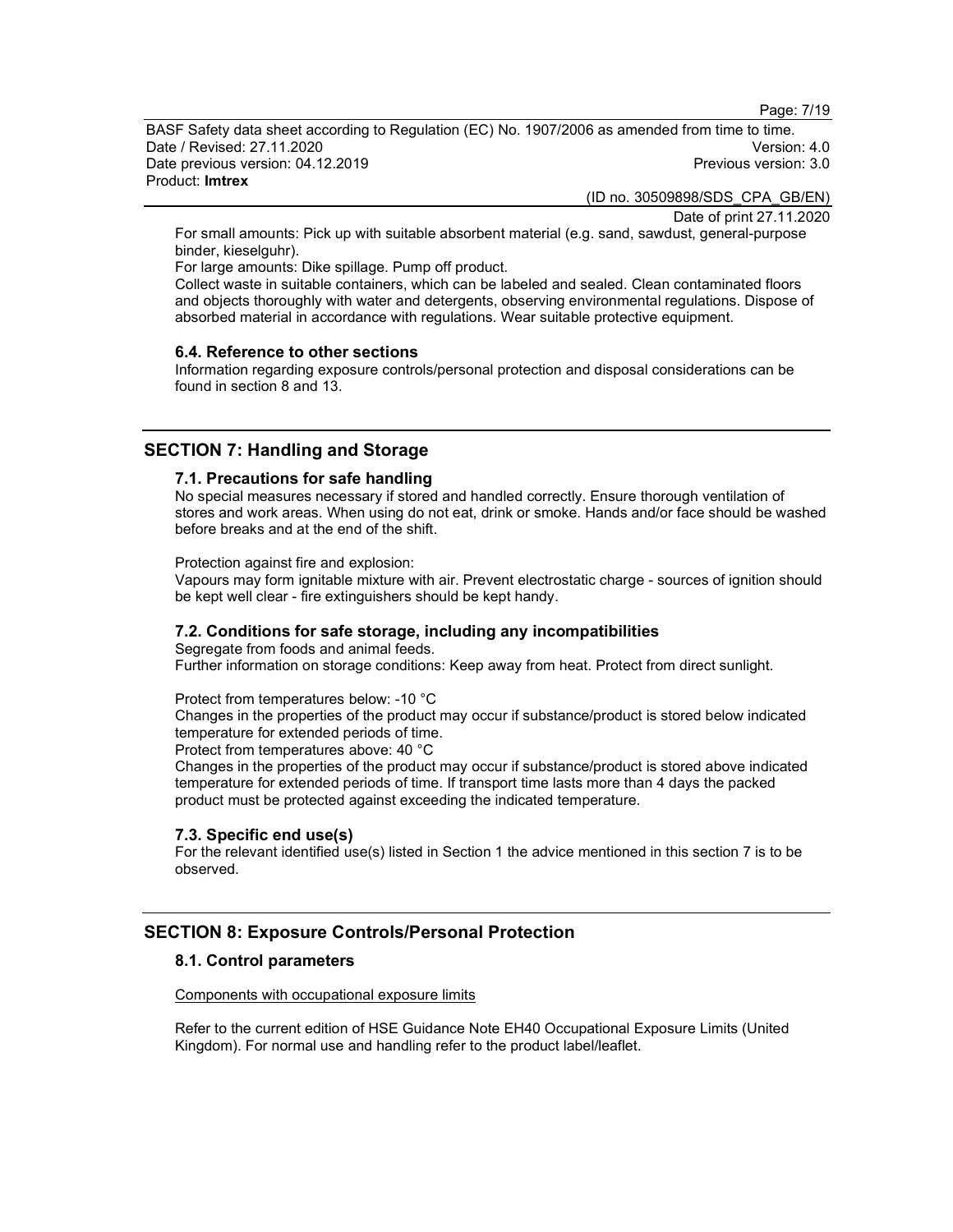Page: 8/19

BASF Safety data sheet according to Regulation (EC) No. 1907/2006 as amended from time to time. Date / Revised: 27.11.2020 Version: 4.0 Date previous version: 04.12.2019 **Previous version: 3.0** Previous version: 3.0 Product: Imtrex

(ID no. 30509898/SDS\_CPA\_GB/EN)

Date of print 27.11.2020

No occupational exposure limits known.

### 8.2. Exposure controls

Personal protective equipment

Respiratory protection:

Suitable respiratory protection for higher concentrations or long-term effect: Combination filter for gases/vapours of organic, inorganic, acid inorganic and alkaline compounds (e.g. EN 14387 Type ABEK).

#### Hand protection:

Suitable chemical resistant safety gloves (EN 374) also with prolonged, direct contact (Recommended: Protective index 6, corresponding > 480 minutes of permeation time according to EN 374): E.g. nitrile rubber (0.4 mm), chloroprene rubber (0.5 mm), butyl rubber (0.7 mm) etc.

#### Eye protection:

Safety glasses with side-shields (frame goggles) (e.g. EN 166)

#### Body protection:

Body protection must be chosen depending on activity and possible exposure, e.g. apron, protecting boots, chemical-protection suit (according to EN 14605 in case of splashes or EN ISO 13982 in case of dust).

#### General safety and hygiene measures

The statements on personal protective equipment in the instructions for use apply when handling crop-protection agents in final-consumer packing. Wearing of closed work clothing is recommended. Keep away from food, drink and animal feeding stuffs. Store work clothing separately.

# SECTION 9: Physical and Chemical Properties

#### 9.1. Information on basic physical and chemical properties

| Form:                        | liquid                                         |                                           |
|------------------------------|------------------------------------------------|-------------------------------------------|
| Colour:                      | yellow, clear                                  |                                           |
| Odour:                       | faintly aromatic                               |                                           |
| Odour threshold:             |                                                |                                           |
|                              | Not determined since harmful by<br>inhalation. |                                           |
| pH value:                    | approx. $5 - 6$<br>(water, 1 %(m), 20 °C)      | (pH Meter)                                |
| crystallization temperature: | $\leq$ -20 °C                                  | (measured)                                |
| Boiling point:               | approx. $200 °C$                               |                                           |
|                              | Information applies to the solvent.            |                                           |
| Flash point:                 | 99 °C                                          | (Directive 92/69/EEC, A.9,<br>closed cup) |
| Evaporation rate:            |                                                |                                           |
|                              | not annliaghla                                 |                                           |

not applicable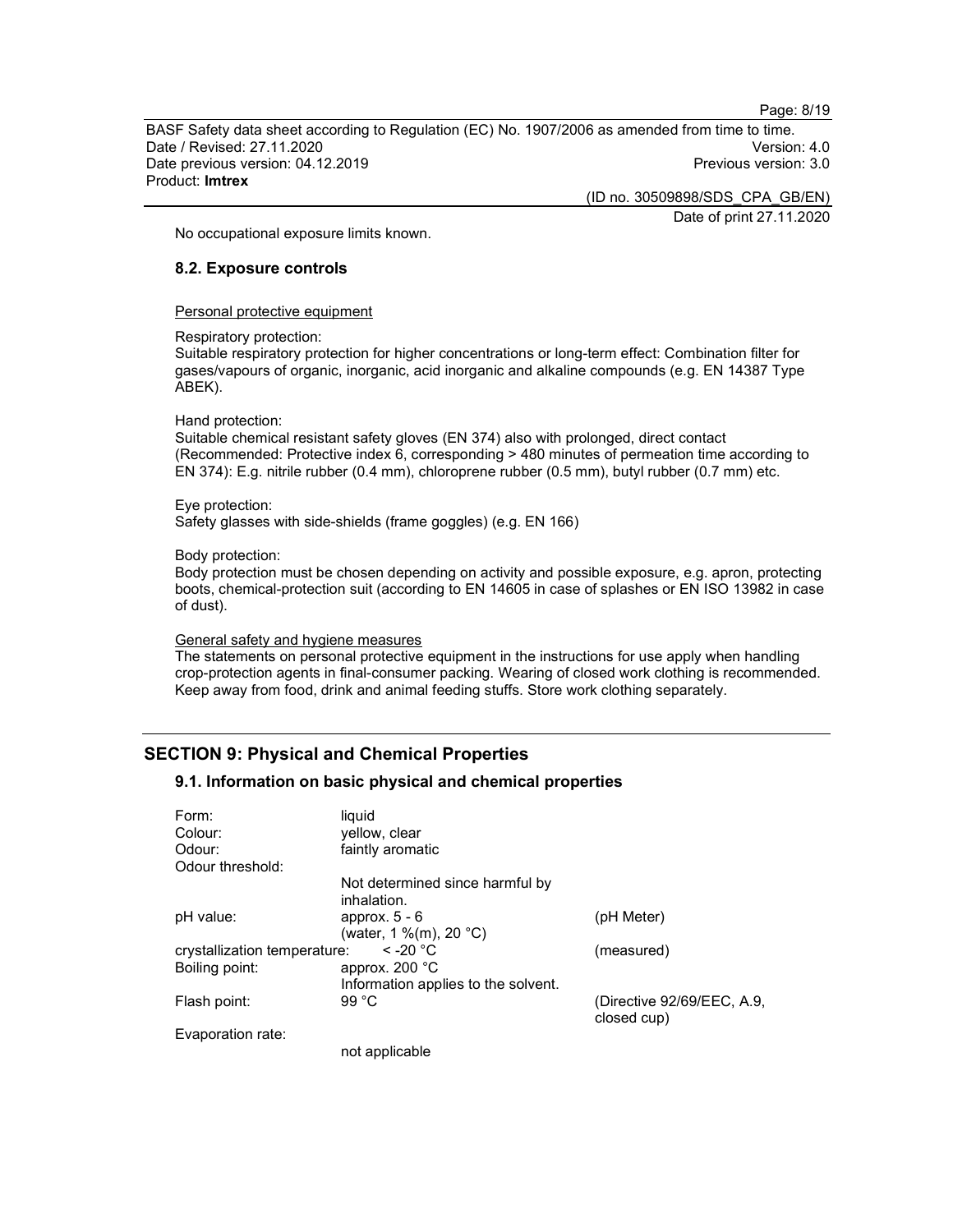Page: 9/19

BASF Safety data sheet according to Regulation (EC) No. 1907/2006 as amended from time to time. Date / Revised: 27.11.2020 Date previous version: 04.12.2019 **Previous version: 3.0** Previous version: 3.0 Product: Imtrex

|                                                     |                                                                                               | (ID no. 30509898/SDS_CPA_GB/EN) |
|-----------------------------------------------------|-----------------------------------------------------------------------------------------------|---------------------------------|
|                                                     |                                                                                               | Date of print 27.11.2020        |
| Flammability:                                       | not flammable                                                                                 | (Directive 92/69/EEC, A.13)     |
| Lower explosion limit:                              | As a result of our experience with this                                                       |                                 |
|                                                     | product and our knowledge of its                                                              |                                 |
|                                                     | composition we do not expect any                                                              |                                 |
|                                                     | hazard as long as the product is used                                                         |                                 |
|                                                     | appropriately and in accordance with<br>the intended use.                                     |                                 |
| Upper explosion limit:                              |                                                                                               |                                 |
|                                                     | As a result of our experience with this                                                       |                                 |
|                                                     | product and our knowledge of its                                                              |                                 |
|                                                     | composition we do not expect any<br>hazard as long as the product is used                     |                                 |
|                                                     | appropriately and in accordance with                                                          |                                 |
|                                                     | the intended use.                                                                             |                                 |
| Ignition temperature:                               | 264 °C                                                                                        | (Directive 92/69/EEC, A.15)     |
| Vapour pressure:                                    | approx. 0.13 hPa<br>(25 °C)                                                                   |                                 |
|                                                     | Information applies to the solvent.                                                           |                                 |
| Density:                                            | approx. 1.04 g/cm3                                                                            | (OECD Guideline 109)            |
|                                                     | (20 °C)                                                                                       |                                 |
| Relative vapour density (air):                      | not applicable                                                                                |                                 |
| Solubility in water:                                | emulsifiable                                                                                  |                                 |
| Partitioning coefficient n-octanol/water (log Kow): |                                                                                               |                                 |
|                                                     | not applicable                                                                                |                                 |
|                                                     | Thermal decomposition: 150 °C, 20 kJ/kg, (DSC (OECD 113))                                     |                                 |
|                                                     | (onset temperature)                                                                           |                                 |
|                                                     | 250 °C, 40 kJ/kg, (DSC (OECD 113))                                                            |                                 |
|                                                     | (onset temperature)<br>Not a substance liable to self-decomposition according to UN transport |                                 |
|                                                     | regulations, class 4.1.                                                                       |                                 |
| Viscosity, dynamic:                                 | 9.5 mPa.s                                                                                     | (OECD 114)                      |
|                                                     | (40 °C, 100 1/s)                                                                              |                                 |
| Explosion hazard:                                   | not explosive                                                                                 |                                 |
| Fire promoting properties:                          | not fire-propagating                                                                          | (Directive 2004/73/EC, A.21)    |

# 9.2. Other information

Other Information: If necessary, information on other physical and chemical parameters is indicated in this section.

# SECTION 10: Stability and Reactivity

### 10.1. Reactivity

No hazardous reactions if stored and handled as prescribed/indicated.

## 10.2. Chemical stability

The product is stable if stored and handled as prescribed/indicated.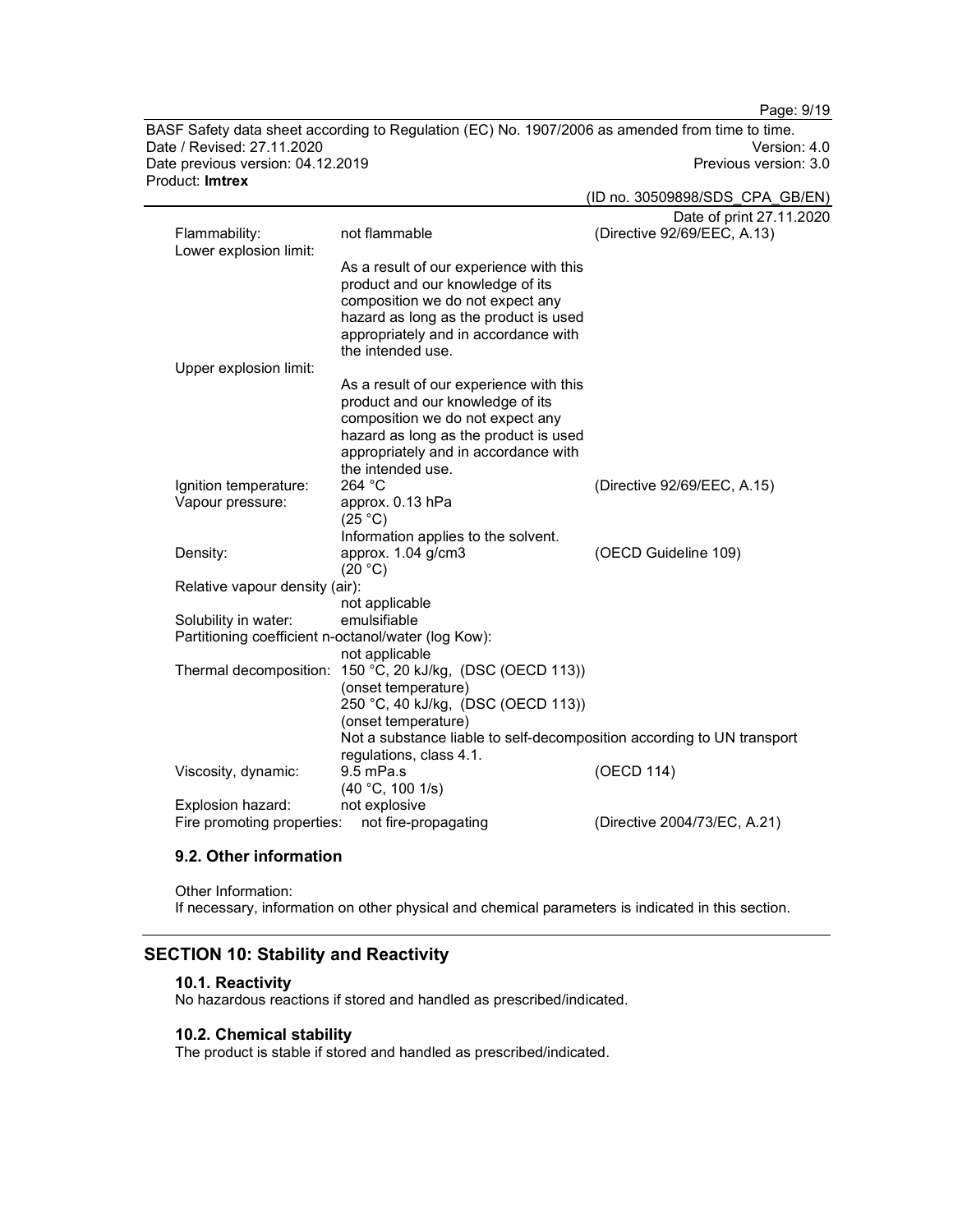Page: 10/19

BASF Safety data sheet according to Regulation (EC) No. 1907/2006 as amended from time to time. Date / Revised: 27.11.2020 Version: 4.0 Date previous version: 04.12.2019 **Previous version: 3.0** Previous version: 3.0 Product: Imtrex

(ID no. 30509898/SDS\_CPA\_GB/EN)

Date of print 27.11.2020

## 10.3. Possibility of hazardous reactions

No hazardous reactions if stored and handled as prescribed/indicated.

#### 10.4. Conditions to avoid

See SDS section 7 - Handling and storage.

#### 10.5. Incompatible materials

Substances to avoid: strong acids, strong bases, strong oxidizing agents

#### 10.6. Hazardous decomposition products

Hazardous decomposition products: No hazardous decomposition products if stored and handled as prescribed/indicated.

# SECTION 11: Toxicological Information

## 11.1. Information on toxicological effects

#### Acute toxicity

Assessment of acute toxicity: Virtually nontoxic after a single ingestion. Of moderate toxicity after short-term inhalation. Virtually nontoxic after a single skin contact.

Experimental/calculated data: LD50 rat (oral): > 2,000 mg/kg (OECD Guideline 423) No mortality was observed.

LC50 rat (by inhalation):  $> 1.0 - 5.32$  mg/l 4 h (OECD Guideline 403) An aerosol was tested.

LD50 rat (dermal): > 5,000 mg/kg (OECD Guideline 402) No mortality was observed.

#### Irritation

Assessment of irritating effects: May cause slight irritation to the eyes. Not irritating to the skin.

Experimental/calculated data: Skin corrosion/irritation rabbit: non-irritant (OECD Guideline 404)

Serious eye damage/irritation rabbit: Slightly irritating. (OECD Guideline 405)

Respiratory/Skin sensitization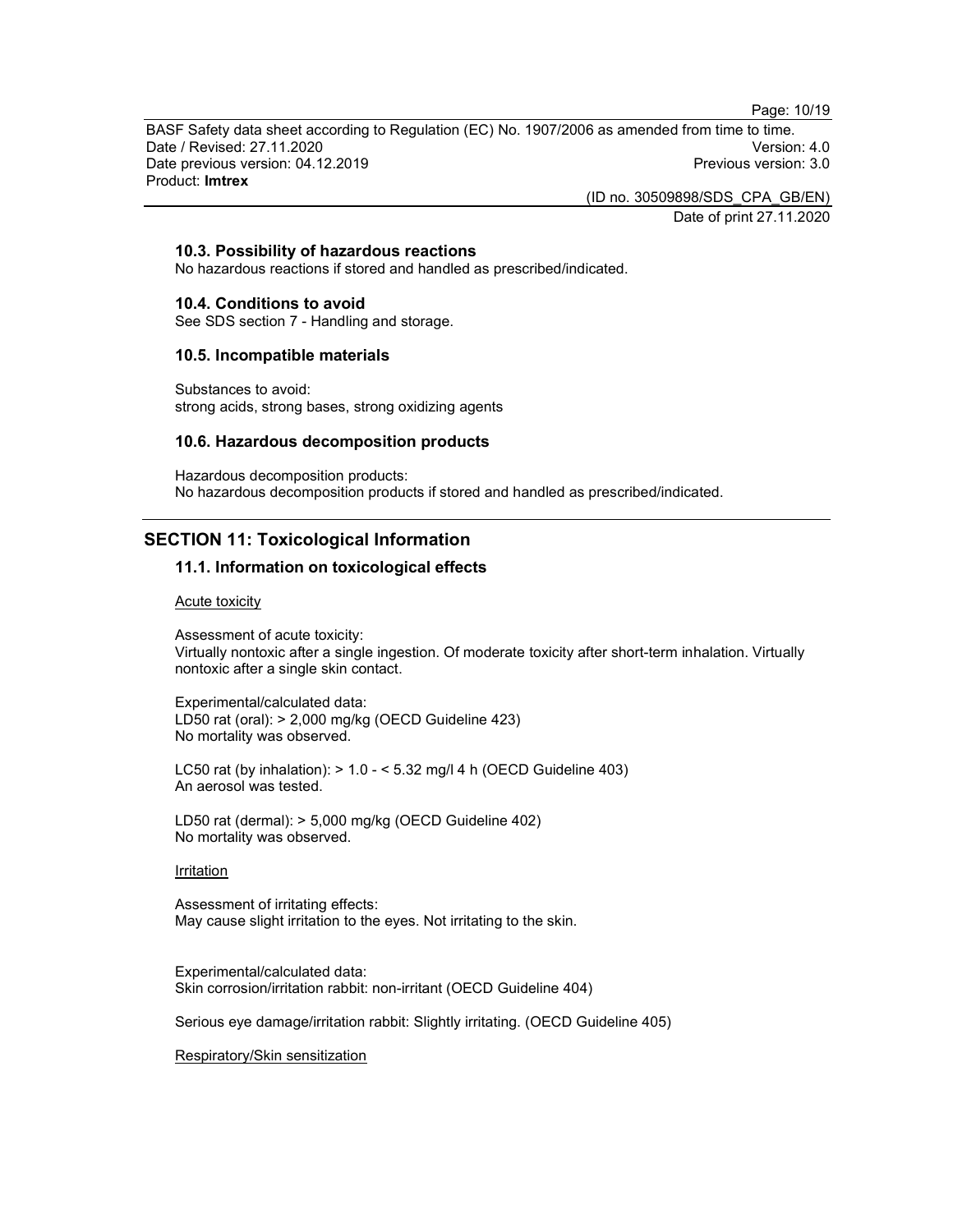Page: 11/19

BASF Safety data sheet according to Regulation (EC) No. 1907/2006 as amended from time to time. Date / Revised: 27.11.2020 Version: 4.0 Date previous version: 04.12.2019 **Previous version: 3.0** Previous version: 3.0 Product: Imtrex

(ID no. 30509898/SDS\_CPA\_GB/EN)

Date of print 27.11.2020

Assessment of sensitization: There is no evidence of a skin-sensitizing potential.

Experimental/calculated data: Mouse Local Lymph Node Assay (LLNA) mouse: Skin sensitizing effects were not observed in animal studies. (OECD Guideline 429)

Germ cell mutagenicity

Assessment of mutagenicity: The product has not been tested. The statement has been derived from the properties of the individual components.

Information on: benzyl alcohol Assessment of mutagenicity: The substance was mutagenic in various cell culture test systems; however, these results could not be confirmed in tests with mammals. ----------------------------------

#### **Carcinogenicity**

Assessment of carcinogenicity: The product has not been tested. The statement has been derived from the properties of the individual components.

Information on: 1H-Pyrazole-4-carboxamide, 3-(difluoromethyl)-1-methyl-N-(3',4',5'-trifluoro[1,1' biphenyl]-2-yl)-; Fluxapyroxad Assessment of carcinogenicity:

Indication of possible carcinogenic effect in animal tests. The effect is caused by an animal specific mechanism that has no human counter part. ----------------------------------

Reproductive toxicity

Assessment of reproduction toxicity: The product has not been tested. The statement has been derived from the properties of the individual components.

Information on: 1H-Pyrazole-4-carboxamide, 3-(difluoromethyl)-1-methyl-N-(3',4',5'-trifluoro[1,1' biphenyl]-2-yl)-; Fluxapyroxad Assessment of reproduction toxicity: The results of animal studies gave no indication of a fertility impairing effect. ----------------------------------

Developmental toxicity

Assessment of teratogenicity: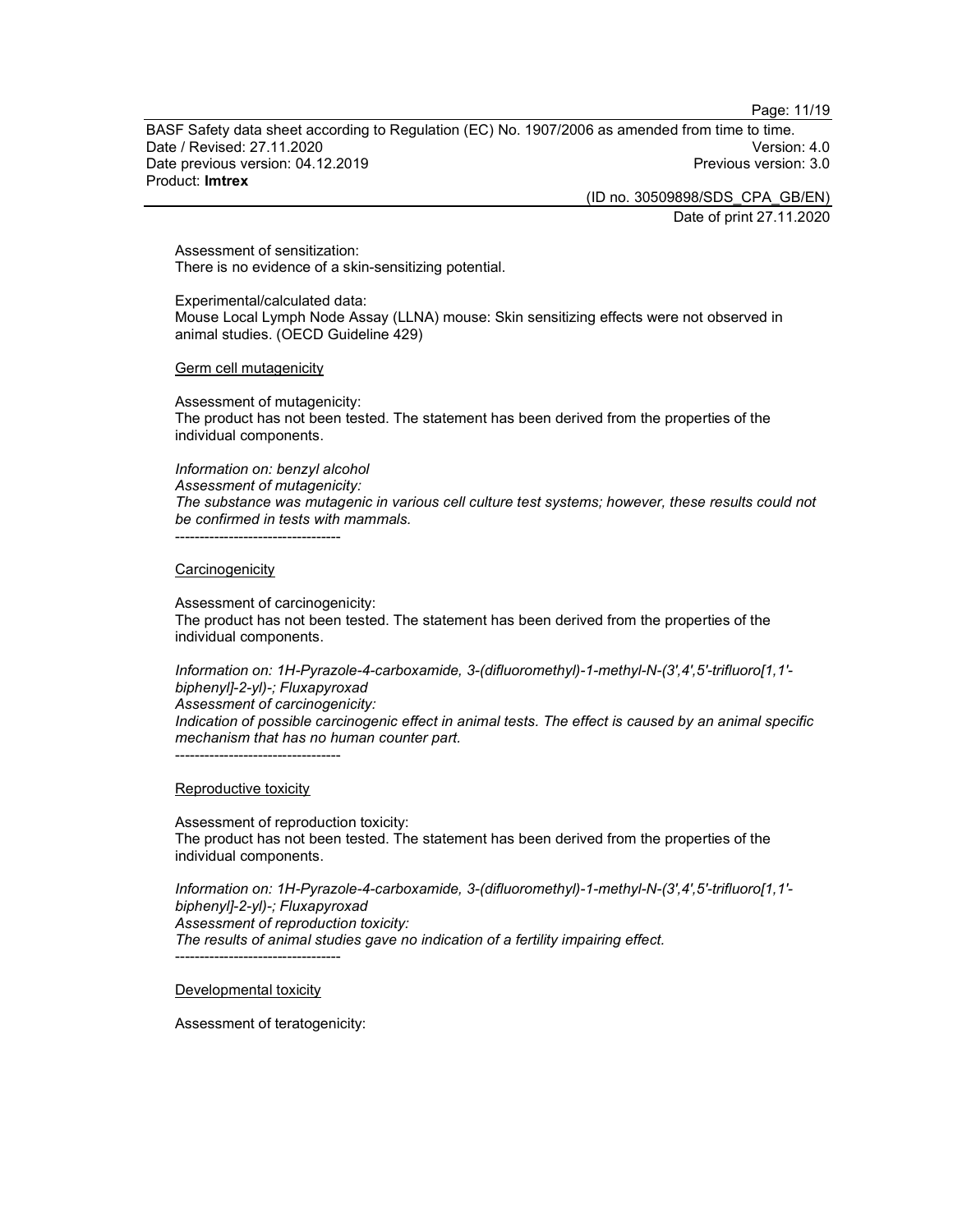Page: 12/19

BASF Safety data sheet according to Regulation (EC) No. 1907/2006 as amended from time to time. Date / Revised: 27.11.2020 Version: 4.0 Date previous version: 04.12.2019 **Previous version: 3.0** Previous version: 3.0 Product: Imtrex

(ID no. 30509898/SDS\_CPA\_GB/EN)

Date of print 27.11.2020

The product has not been tested. The statement has been derived from the properties of the individual components. Animal studies gave no indication of a developmental toxic effect at doses that were not toxic to the parental animals.

Specific target organ toxicity (single exposure)

Assessment of STOT single:

Based on the available information there is no specific target organ toxicity to be expected after a single exposure.

Remarks: The product has not been tested. The statement has been derived from the properties of the individual components.

Repeated dose toxicity and Specific target organ toxicity (repeated exposure)

Assessment of repeated dose toxicity: The product has not been tested. The statement has been derived from the properties of the individual components.

Information on: 1H-Pyrazole-4-carboxamide, 3-(difluoromethyl)-1-methyl-N-(3',4',5'-trifluoro[1,1' biphenyl]-2-yl)-; Fluxapyroxad Assessment of repeated dose toxicity: Adaptive effects were observed after repeated exposure in animal studies.

Information on: benzyl alcohol Assessment of repeated dose toxicity: The substance may cause damage to the central nervous system after repeated ingestion of high doses.

Information on: Propanoic acid, 2-hydroxy-, 2-ethylhexyl ester, (2S)- Assessment of repeated dose toxicity: After repeated exposure the prominent effect is local irritation.

Information on: Dimethyl adipate

Assessment of repeated dose toxicity: After repeated exposure the prominent effect is local irritation. The substance can cause changes in the following organs after repeated exposure to large quantities: olfactory epithelium

Information on: Benzenesulfonic acid, mono-C11-13-branched alkyl derivs., calcium salts Assessment of repeated dose toxicity:

The product has not been tested. The statement has been derived from substances/products of a similar structure or composition. The substance may cause damage to the kidney after repeated ingestion of high doses, as shown in animal studies.

----------------------------------

#### Aspiration hazard

No aspiration hazard expected.

The product has not been tested. The statement has been derived from the properties of the individual components.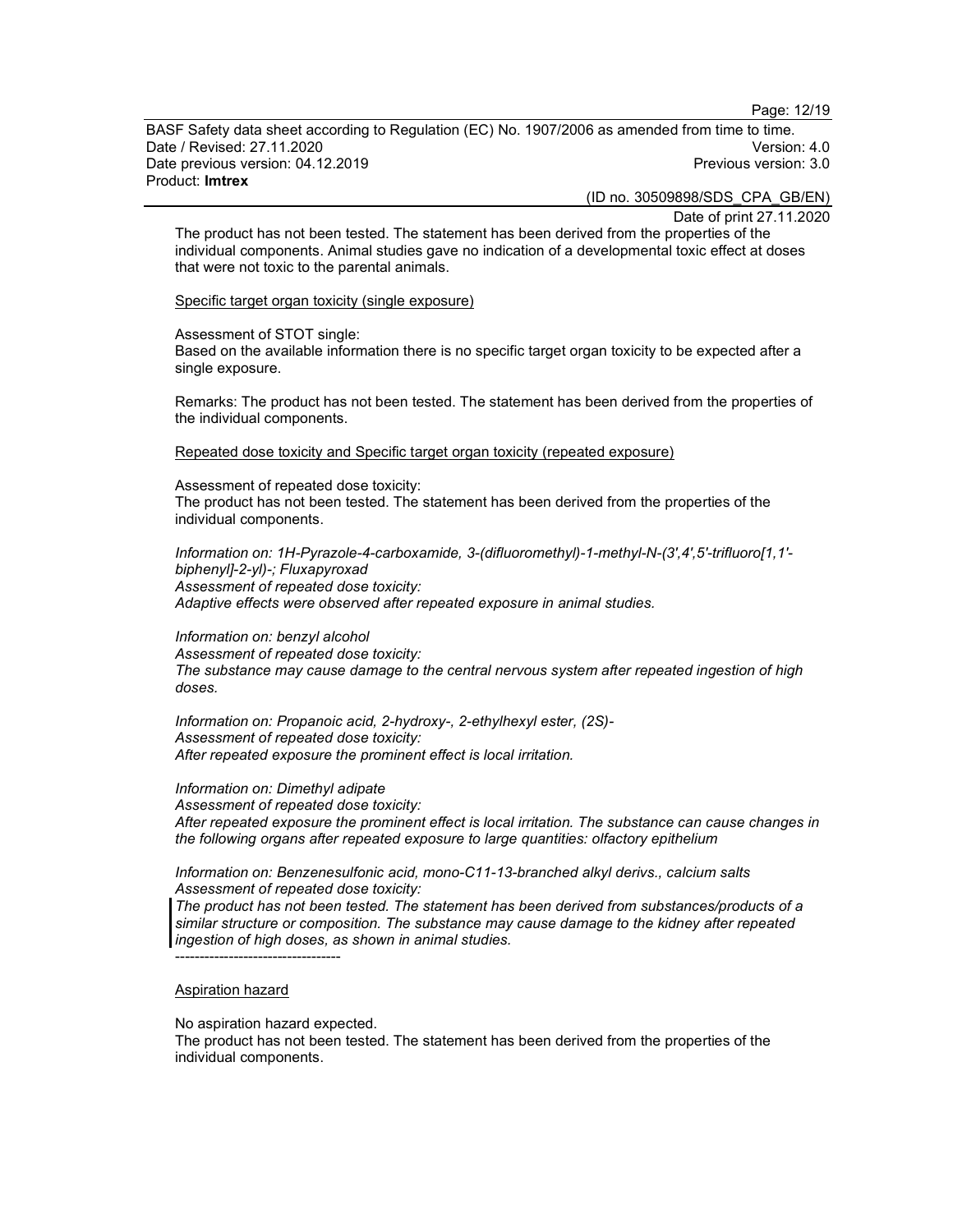Page: 13/19

BASF Safety data sheet according to Regulation (EC) No. 1907/2006 as amended from time to time. Date / Revised: 27.11.2020 Version: 4.0 Date previous version: 04.12.2019 **Previous version: 3.0** Previous version: 3.0 Product: Imtrex

> (ID no. 30509898/SDS\_CPA\_GB/EN) Date of print 27.11.2020

Other relevant toxicity information

Misuse can be harmful to health.

## SECTION 12: Ecological Information

## 12.1. Toxicity

Assessment of aquatic toxicity: Toxic to aquatic life with long lasting effects.

Toxicity to fish: LC50 (96 h) 5.02 mg/l, Cyprinus carpio (OECD Guideline 203, static)

Aquatic invertebrates: EC50 (48 h) 19.8 mg/l, Daphnia magna (OECD Guideline 202, part 1, static)

Aquatic plants: EC50 (72 h) 42.4 mg/l (growth rate), Pseudokirchneriella subcapitata (OECD Guideline 201, static)

EC10 (72 h) 3.03 mg/l (growth rate), Pseudokirchneriella subcapitata (OECD Guideline 201, static)

Information on: 1H-Pyrazole-4-carboxamide, 3-(difluoromethyl)-1-methyl-N-(3',4',5'-trifluoro[1,1' biphenyl]-2-yl)-; Fluxapyroxad Chronic toxicity to fish: No observed effect concentration (33 d) 0.0359 mg/l, Pimephales promelas (OECD Guideline 210, Flow through.) ----------------------------------

#### 12.2. Persistence and degradability

Assessment biodegradation and elimination (H2O): The product has not been tested. The statement has been derived from the properties of the individual components.

Information on: 1H-Pyrazole-4-carboxamide, 3-(difluoromethyl)-1-methyl-N-(3',4',5'-trifluoro[1,1' biphenyl]-2-yl)-; Fluxapyroxad Assessment biodegradation and elimination (H2O): Not readily biodegradable (by OECD criteria).

----------------------------------

# 12.3. Bioaccumulative potential

Assessment bioaccumulation potential: The product has not been tested. The statement has been derived from the properties of the individual components.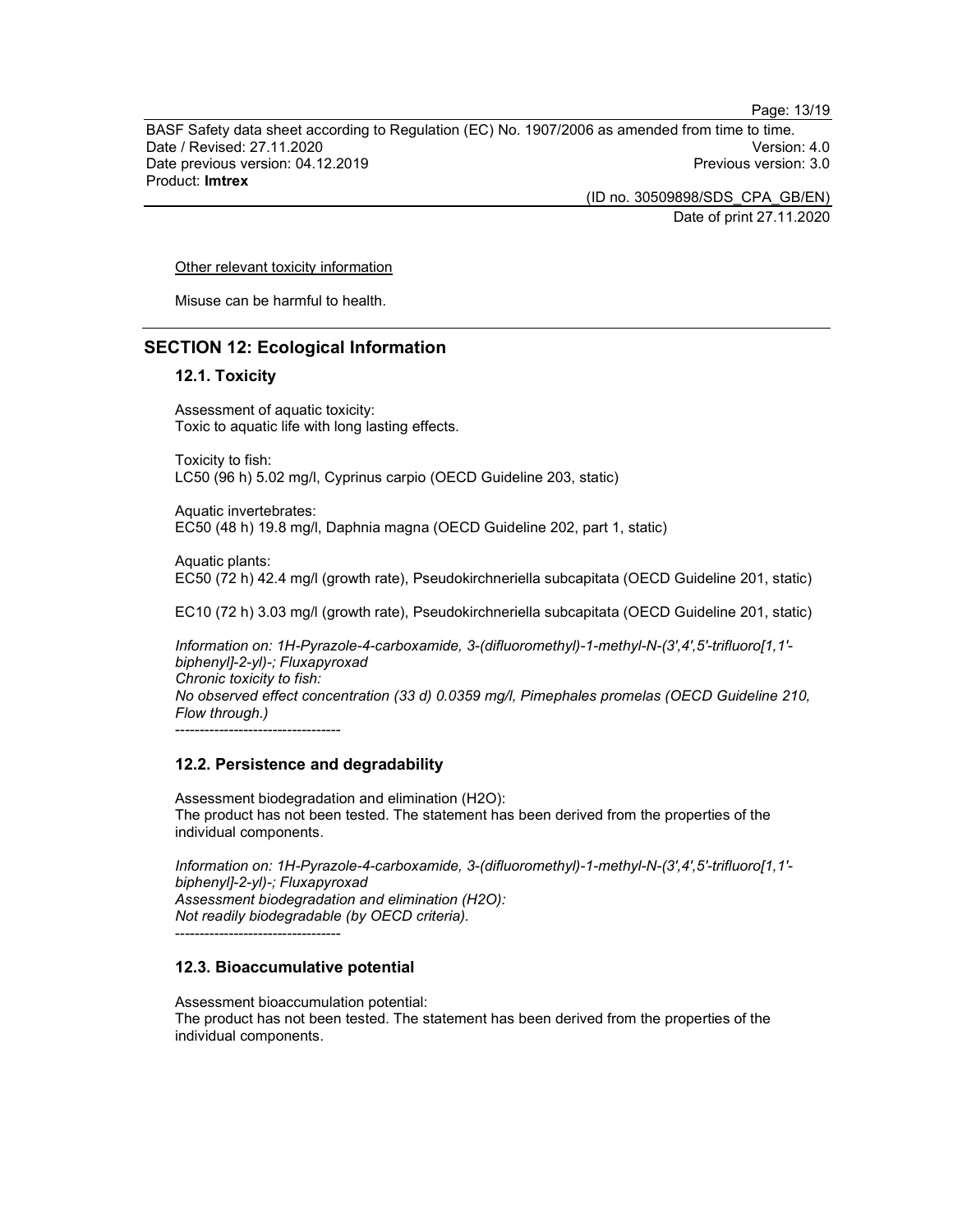Page: 14/19

BASF Safety data sheet according to Regulation (EC) No. 1907/2006 as amended from time to time. Date / Revised: 27.11.2020 Version: 4.0 Date previous version: 04.12.2019 **Previous version: 3.0** Previous version: 3.0 Product: Imtrex

(ID no. 30509898/SDS\_CPA\_GB/EN)

Date of print 27.11.2020

Information on: 1H-Pyrazole-4-carboxamide, 3-(difluoromethyl)-1-methyl-N-(3',4',5'-trifluoro[1,1' biphenyl]-2-yl)-; Fluxapyroxad Bioaccumulation potential:

Bioconcentration factor (BCF): 36 - 37 (28 d), Lepomis macrochirus (OECD-Guideline 305) Does not accumulate in organisms.

----------------------------------

## 12.4. Mobility in soil

Assessment transport between environmental compartments: Adsorption in soil: The product has not been tested. The statement has been derived from the properties of the individual components.

Information on: 1H-Pyrazole-4-carboxamide, 3-(difluoromethyl)-1-methyl-N-(3',4',5'-trifluoro[1,1' biphenyl]-2-yl)-; Fluxapyroxad Assessment transport between environmental compartments: Adsorption in soil: Following exposure to soil, adsorption to solid soil particles is probable, therefore contamination of groundwater is not expected. ----------------------------------

# 12.5. Results of PBT and vPvB assessment

The product does not contain a substance fulfilling the PBT (persistent/bioaccumulative/toxic) criteria or the vPvB (very persistent/very bioaccumulative) criteria.

#### 12.6. Other adverse effects

The product does not contain substances that are listed in Regulation (EC) 1005/2009 on substances that deplete the ozone layer.

#### 12.7. Additional information

Other ecotoxicological advice: Do not discharge product into the environment without control.

# SECTION 13: Disposal Considerations

#### 13.1. Waste treatment methods

Must be disposed of or incinerated in accordance with local regulations.

The UK Environmental Protection (Duty of Care) Regulations (EP) and amendments should be noted (United Kingdom).

This product and any uncleaned containers must be disposed of as hazardous waste in accordance with the 2005 Hazardous Waste Regulations and amendments (United Kingdom)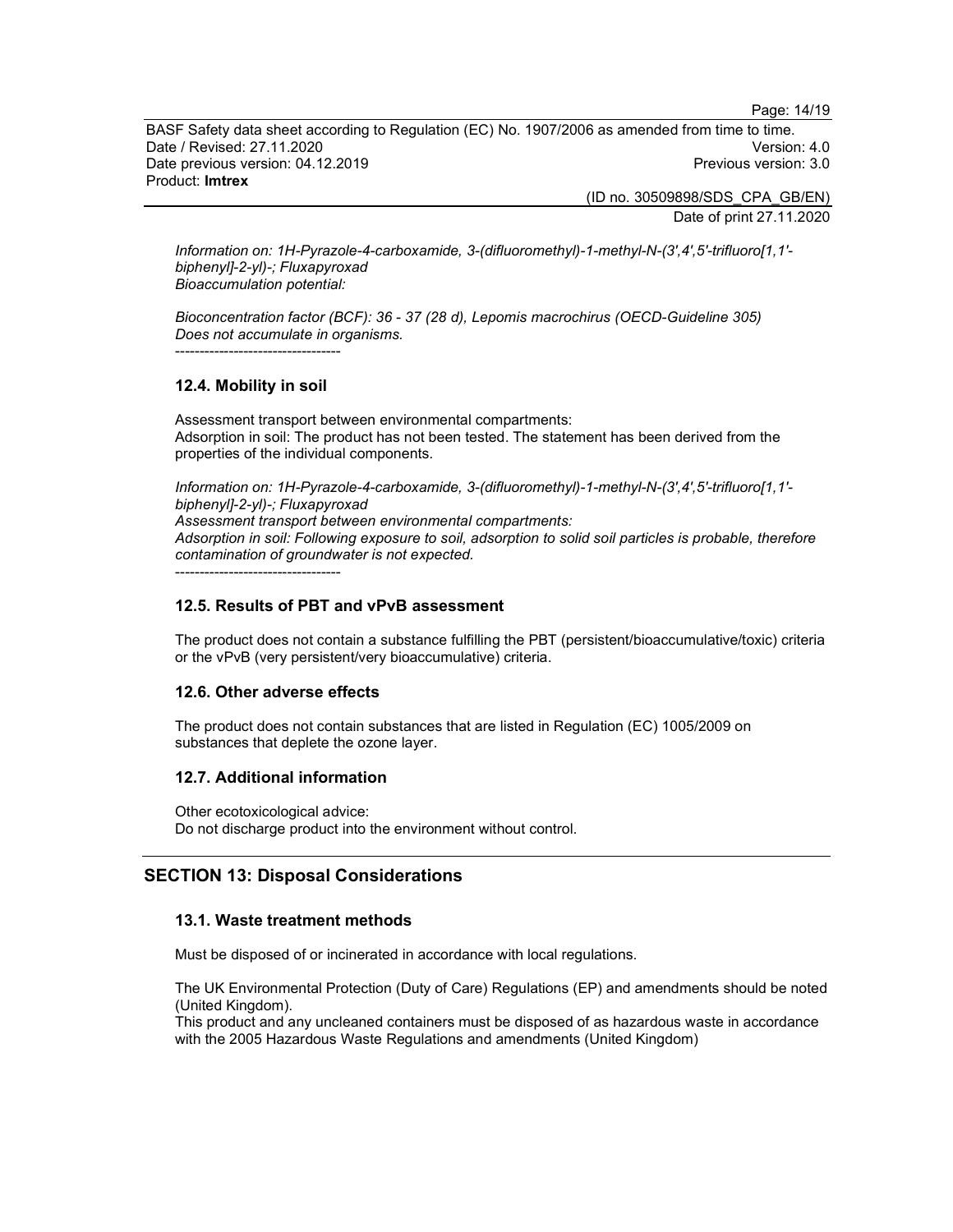Page: 15/19

BASF Safety data sheet according to Regulation (EC) No. 1907/2006 as amended from time to time. Date / Revised: 27.11.2020 Date previous version: 04.12.2019 Previous version: 3.0 Product: Imtrex

(ID no. 30509898/SDS\_CPA\_GB/EN)

Date of print 27.11.2020

Contaminated packaging:

Contaminated packaging should be emptied as far as possible and disposed of in the same manner as the substance/product.

# SECTION 14: Transport Information

## Land transport

#### ADR

| UN number<br>UN proper shipping name:<br>Transport hazard class(es):<br>Packing group:<br>Environmental hazards:<br>Special precautions for<br>user: | <b>UN3082</b><br>ENVIRONMENTALLY HAZARDOUS SUBSTANCE, LIQUID,<br>N.O.S. (contains FLUXAPYROXAD)<br>9, EHSM<br>Ш<br>yes<br>None known |  |
|------------------------------------------------------------------------------------------------------------------------------------------------------|--------------------------------------------------------------------------------------------------------------------------------------|--|
| <b>RID</b>                                                                                                                                           |                                                                                                                                      |  |
| UN number<br>UN proper shipping name:                                                                                                                | <b>UN3082</b><br>ENVIRONMENTALLY HAZARDOUS SUBSTANCE, LIQUID,<br>N.O.S. (contains FLUXAPYROXAD)                                      |  |
| Transport hazard class(es):<br>Packing group:<br>Environmental hazards:<br>Special precautions for<br>user:                                          | 9, EHSM<br>Ш<br>yes<br>None known                                                                                                    |  |
| <b>Inland waterway transport</b><br><b>ADN</b>                                                                                                       |                                                                                                                                      |  |
| UN number<br>UN proper shipping name:                                                                                                                | <b>UN3082</b><br>ENVIRONMENTALLY HAZARDOUS SUBSTANCE, LIQUID,                                                                        |  |
| Transport hazard class(es):<br>Packing group:<br>Environmental hazards:<br>Special precautions for<br>user:                                          | N.O.S. (contains FLUXAPYROXAD)<br>9, EHSM<br>Ш<br>yes<br>None known                                                                  |  |
| $T$ rononort in inland watomway waaaal                                                                                                               |                                                                                                                                      |  |

Transport in inland waterway vessel Not evaluated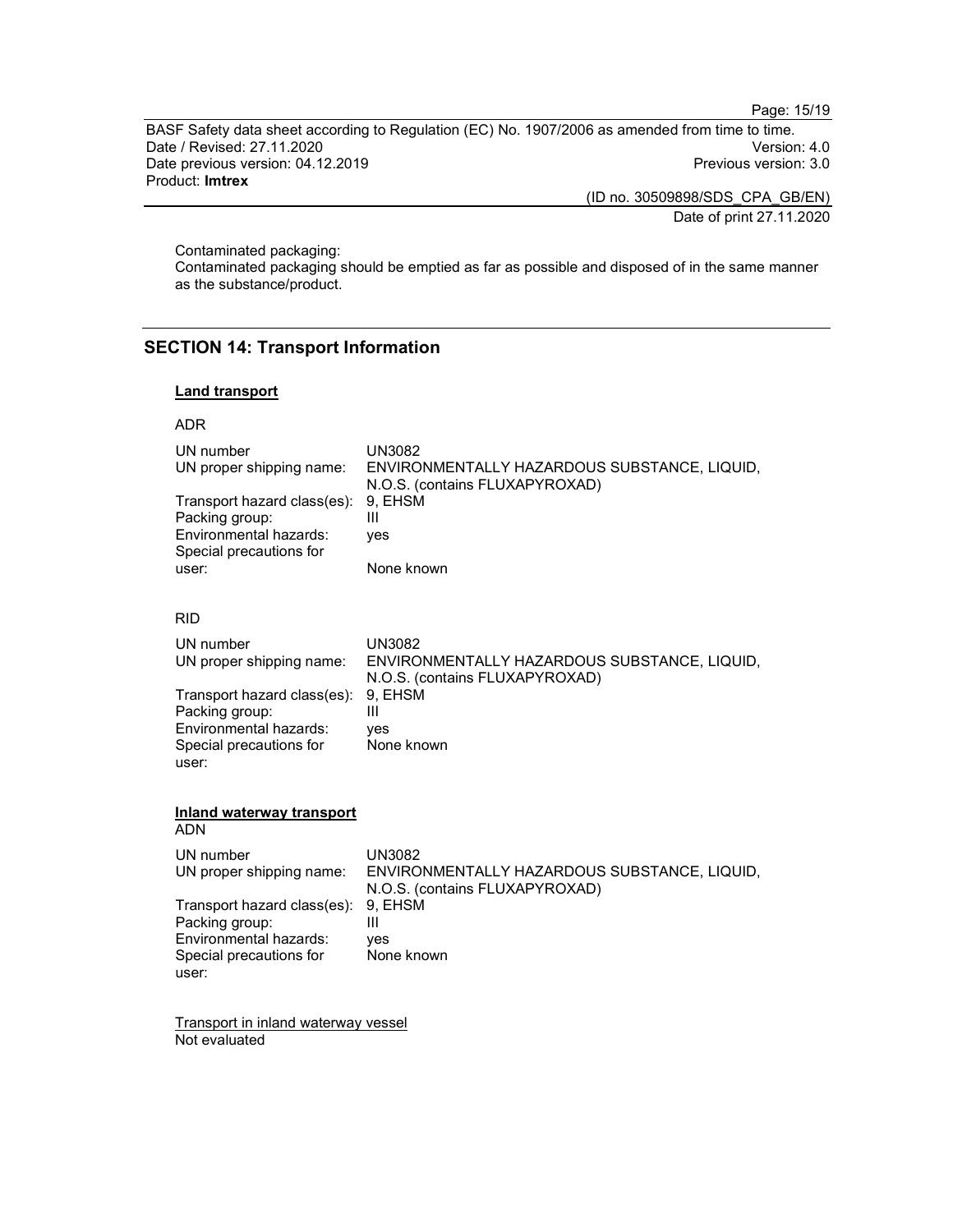Page: 16/19

BASF Safety data sheet according to Regulation (EC) No. 1907/2006 as amended from time to time. Date / Revised: 27.11.2020 Version: 4.0 Date previous version: 04.12.2019 **Previous version: 3.0** Previous version: 3.0 Product: Imtrex

(ID no. 30509898/SDS\_CPA\_GB/EN)

Date of print 27.11.2020

# Sea transport

| v |  |
|---|--|
|---|--|

| UN number:                          | <b>UN 3082</b>                               |
|-------------------------------------|----------------------------------------------|
| UN proper shipping name:            | ENVIRONMENTALLY HAZARDOUS SUBSTANCE, LIQUID, |
|                                     | N.O.S. (contains FLUXAPYROXAD)               |
| Transport hazard class(es): 9, EHSM |                                              |
| Packing group:                      | Ш                                            |
| Environmental hazards:              | ves                                          |
|                                     | Marine pollutant: YES                        |
| Special precautions for             | None known                                   |
| user:                               |                                              |

#### Air transport

# IATA/ICAO

| UN number:                          | UN 3082                                      |
|-------------------------------------|----------------------------------------------|
| UN proper shipping name:            | ENVIRONMENTALLY HAZARDOUS SUBSTANCE, LIQUID, |
|                                     | N.O.S. (contains FLUXAPYROXAD)               |
| Transport hazard class(es): 9, EHSM |                                              |
| Packing group:                      |                                              |
| Environmental hazards:              | ves                                          |
| Special precautions for             | None known                                   |
| user:                               |                                              |

#### 14.1. UN number

See corresponding entries for "UN number" for the respective regulations in the tables above.

#### 14.2. UN proper shipping name

See corresponding entries for "UN proper shipping name" for the respective regulations in the tables above.

#### 14.3. Transport hazard class(es)

See corresponding entries for "Transport hazard class(es)" for the respective regulations in the tables above.

#### 14.4. Packing group

See corresponding entries for "Packing group" for the respective regulations in the tables above.

# 14.5. Environmental hazards

See corresponding entries for "Environmental hazards" for the respective regulations in the tables above.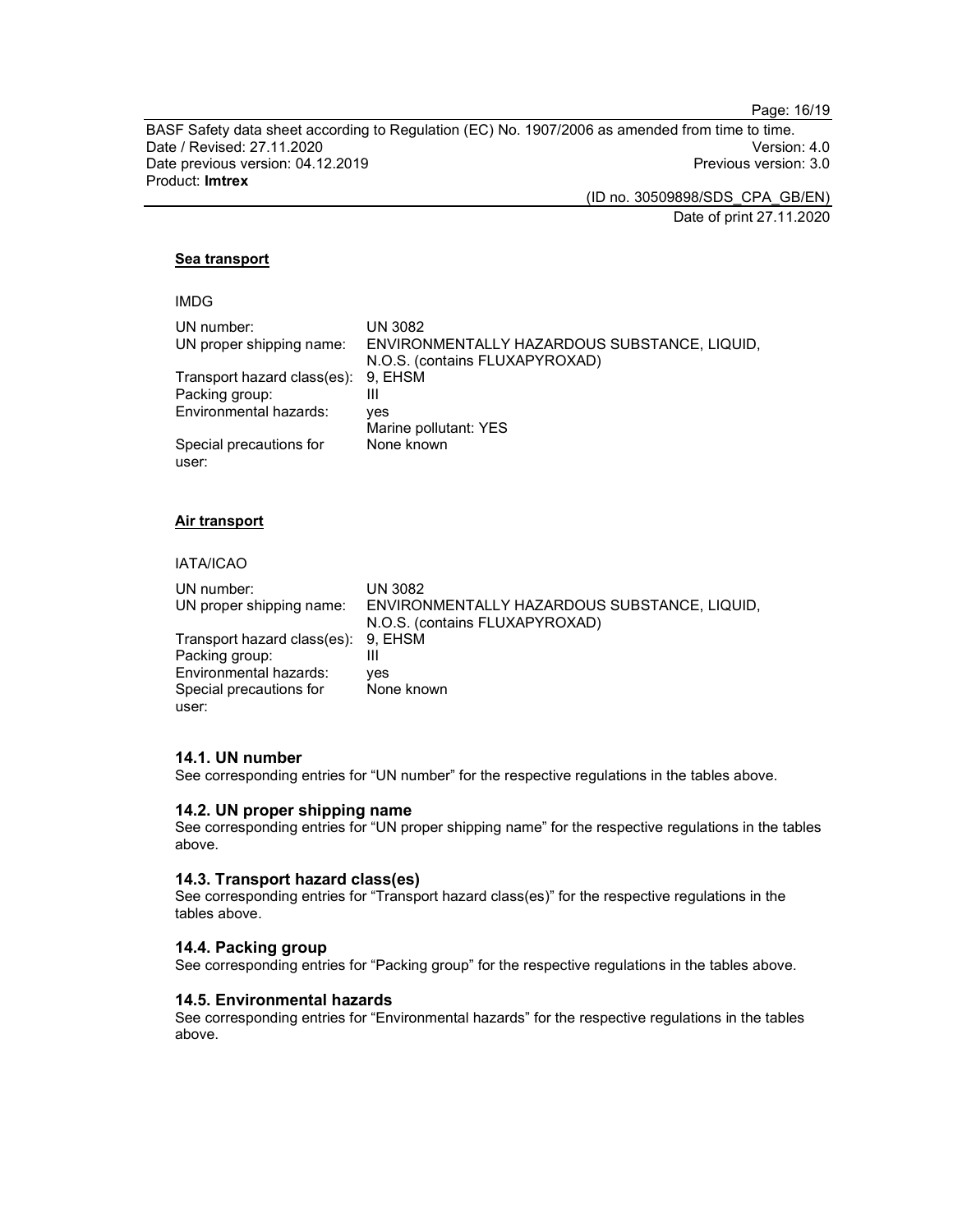Page: 17/19

BASF Safety data sheet according to Regulation (EC) No. 1907/2006 as amended from time to time. Date / Revised: 27.11.2020 Version: 4.0 Date previous version: 04.12.2019 **Previous version: 3.0** Previous version: 3.0 Product: Imtrex

(ID no. 30509898/SDS\_CPA\_GB/EN)

Date of print 27.11.2020

#### 14.6. Special precautions for user

See corresponding entries for "Special precautions for user" for the respective regulations in the tables above.

## 14.7. Transport in bulk according to Annex II of MARPOL and the IBC Code

| Regulation:         | Not evaluated |
|---------------------|---------------|
| Shipment approved:  | Not evaluated |
| Pollution name:     | Not evaluated |
| Pollution category: | Not evaluated |
| Ship Type:          | Not evaluated |

#### Further information

Product may be shipped as non-hazardous in suitable packages containing a net quantity of 5 L or less under the provisions of various regulatory agencies: ADR, RID, ADN: Special Provision 375; IMDG: 2.10.2.7; IATA: A197; TDG: Special Provision 99(2); 49CFR: §171.4 (c) (2).

This product is subject to the most recent edition of "The Carriage of Dangerous Goods and Use of Transportable Pressure Equipment Regulations" and their amendments (United Kingdom).

# SECTION 15: Regulatory Information

## 15.1. Safety, health and environmental regulations/legislation specific for the substance or mixture

Prohibitions, Restrictions and Authorizations

Annex XVII of Regulation (EC) No 1907/2006: Number on List: 28 , 29 , 3

Directive 2012/18/EU - Control of Major Accident Hazards involving dangerous substances (EU): List entry in regulation: E2

This product is classified under the European CLP Regulation.

The data should be considered when making any assessment under the Control of Substances Hazardous to Health Regulations (COSHH), and related guidance, for example, 'COSHH Essentials' (United Kingdom).

This product may be subject to the Control of Major Accident Hazards Regulations (COMAH), and amendments if specific threshold tonnages are exceeded (United Kingdom).

#### 15.2. Chemical Safety Assessment

Advice on product handling can be found in sections 7 and 8 of this safety data sheet.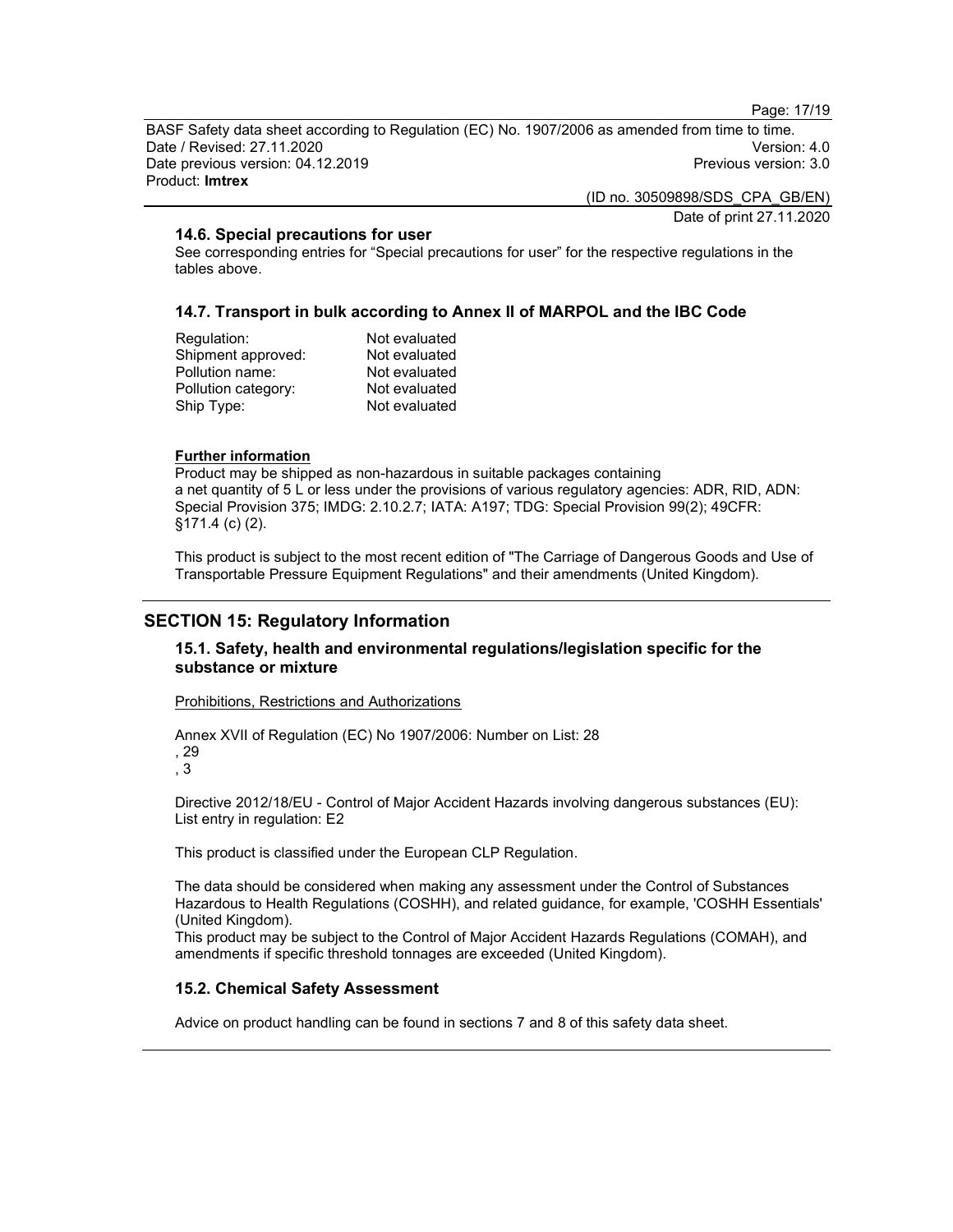Page: 18/19

BASF Safety data sheet according to Regulation (EC) No. 1907/2006 as amended from time to time. Date / Revised: 27.11.2020 Version: 4.0 Date previous version: 04.12.2019 **Previous version: 3.0** Previous version: 3.0 Product: Imtrex

(ID no. 30509898/SDS\_CPA\_GB/EN)

Date of print 27.11.2020

# SECTION 16: Other Information

For proper and safe use of this product, please refer to the approval conditions laid down on the product label.

|                      | Full text of the classifications, including the hazard classes and the hazard statements, if mentioned |
|----------------------|--------------------------------------------------------------------------------------------------------|
| in section 2 or 3:   |                                                                                                        |
| Eye Dam.             | Serious eye damage                                                                                     |
| Acute Tox.           | Acute toxicity                                                                                         |
| Repr.                | Reproductive toxicity                                                                                  |
| Aquatic Chronic      | Hazardous to the aquatic environment - chronic                                                         |
| <b>Aquatic Acute</b> | Hazardous to the aquatic environment - acute                                                           |
| Skin Corr./Irrit.    | Skin corrosion/irritation                                                                              |
| Eye Dam./Irrit.      | Serious eye damage/eye irritation                                                                      |
| Skin Sens.           | Skin sensitization                                                                                     |
| Asp. Tox.            | Aspiration hazard                                                                                      |
| H <sub>3</sub> 19    | Causes serious eye irritation.                                                                         |
| H332                 | Harmful if inhaled.                                                                                    |
| H362                 | May cause harm to breast-fed children.                                                                 |
| H411                 | Toxic to aquatic life with long lasting effects.                                                       |
| <b>EUH401</b>        | To avoid risks to human health and the environment, comply with the                                    |
|                      | instructions for use.                                                                                  |
| H400                 | Very toxic to aquatic life.                                                                            |
| H410                 | Very toxic to aquatic life with long lasting effects.                                                  |
| H <sub>3</sub> 15    | Causes skin irritation.                                                                                |
| H317                 | May cause an allergic skin reaction.                                                                   |
| $H302 + H332$        | Harmful if swallowed or if inhaled                                                                     |
| H412                 | Harmful to aquatic life with long lasting effects.                                                     |
| H318                 | Causes serious eye damage.                                                                             |
| H312                 | Harmful in contact with skin.                                                                          |
| H304                 | May be fatal if swallowed and enters airways.                                                          |
| H302                 | Harmful if swallowed.                                                                                  |
| <b>EUH066</b>        | Repeated exposure may cause skin dryness or cracking.                                                  |

### Abbreviations

ADR = The European Agreement concerning the International Carriage of Dangerous Goods by Road. ADN = The European Agreement concerning the International Carriage of Dangerous Goods by Inland waterways. ATE = Acute Toxicity Estimates. CAO = Cargo Aircraft Only. CAS = Chemical Abstract Service. CLP = Classification, Labelling and Packaging of substances and mixtures. DIN = German national organization for standardization. DNEL = Derived No Effect Level. EC50 = Effective concentration median for 50% of the population. EC = European Community. EN = European Standards. IARC = International Agency for Research on Cancer. IATA = International Air Transport Association. IBC-Code = Intermediate Bulk Container code. IMDG = International Maritime Dangerous Goods Code. ISO = International Organization for Standardization. STEL = Short-Term Exposure Limit. LC50 = Lethal concentration median for 50% of the population. LD50 = Lethal dose median for 50% of the population. TLV = Threshold Limit Value. MARPOL = The International Convention for the Prevention of Pollution from Ships. NEN = Dutch Norm. NOEC = No Observed Effect Concentration. OEL = Occupational Exposure Limit. OECD = Organization for Economic Cooperation and Development. PBT = Persistent, Bioaccumulative and Toxic. PNEC = Predicted No Effect Level. PPM = Parts per million. RID = The